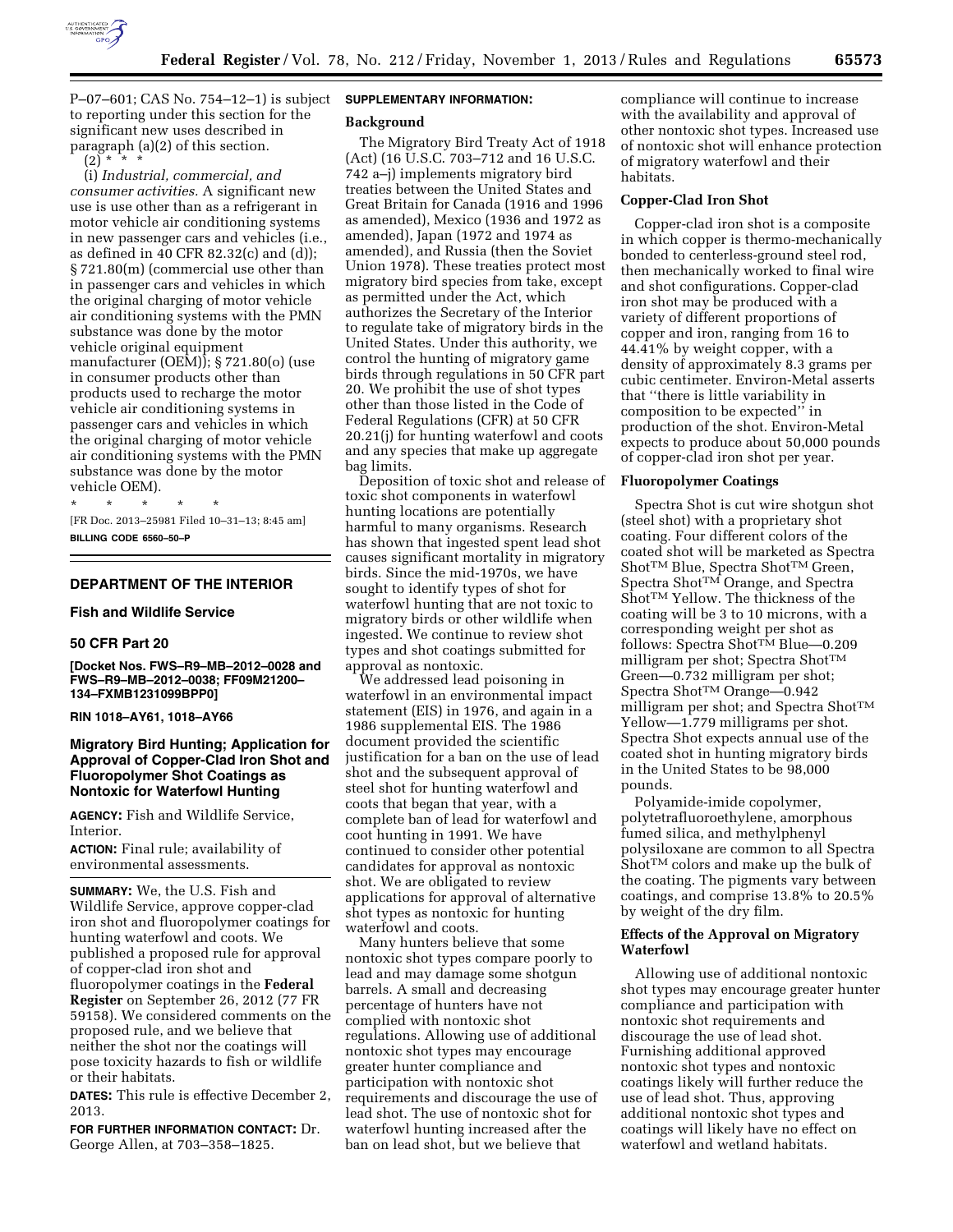# **Effects on Endangered and Threatened Species**

Copper-clad iron shot and fluoropolymer coatings are highly unlikely to adversely affect animals that consume the shot or habitats in which the shot might be used. Their approval will not affect threatened or endangered species.

We obtained a biological opinion pursuant to section 7 of the Endangered Species Act of 1973, as amended (16 U.S.C. 1531 et seq.), prior to establishing the seasonal hunting regulations. The hunting regulations promulgated as a result of this consultation remove and alleviate chances of conflict between migratory bird hunting and endangered and threatened species.

#### **Effects on Ecosystems**

Previously approved shot types have been shown in test results to be nontoxic to the migratory bird resource, and we believe that they cause no adverse impact on ecosystems. There is concern, however, about noncompliance with the prohibition on lead shot and potential ecosystem effects. The use of lead shot has a negative impact on wetland ecosystems due to the erosion of shot, causing sediment/soil and water contamination and the direct ingestion of shot by aquatic and predatory animals. Though we believe noncompliance is of concern, approval of the shot type and the coatings will have little impact on the resource, unless it has the small positive impact of reducing the rate of noncompliance.

## **Cumulative Impacts**

We foresee no negative cumulative impacts if we approve the shot type and the coatings for waterfowl hunting. Their approval could help to further reduce the negative impacts of the use of lead shot for hunting waterfowl and coots. We believe the impacts of the approvals for waterfowl hunting in the United States should be positive, albeit minor.

#### **Comments on the Proposed Rule**

We received five comments on the proposed rule published on September 26, 2012 (77 FR 59158). Four supported approval of the shot and the coatings, and one contained no useful information. Therefore, as stated in the proposed rule, we reviewed the shot and the shot coatings under the criteria at 50 CFR 20.134, and add these products to the list of those approved for hunting waterfowl and coots at 50 CFR 20.21(j).

## **Required Determinations**

*Regulatory Planning and Review (Executive Orders 12866 and 13563)* 

Executive Order 12866 provides that the Office of Management and Budget's Office of Information and Regulatory Affairs (OIRA) will review all significant rules. OIRA has determined that this rule is not significant.

Executive Order 13563 affirms the principles of E.O. 12866, and calls for improvements in the nation's regulatory system to promote predictability, to reduce uncertainty, and to use the best, most innovative, and least burdensome tools for achieving regulatory ends. The executive order directs agencies to consider regulatory approaches that reduce burdens and maintain flexibility and freedom of choice for the public where these approaches are relevant, feasible, and consistent with regulatory objectives. E.O. 13563 emphasizes further that regulations must be based on the best available science and that the rulemaking process must allow for public participation and an open exchange of ideas. We have developed this rule in a manner consistent with these requirements.

## *Regulatory Flexibility Act (5 U.S.C. 601 et seq.)*

Under the Regulatory Flexibility Act (5 U.S.C. 601 et seq., as amended by the Small Business Regulatory Enforcement Fairness Act (SBREFA) of 1996 (Pub. L. 104–121)), whenever an agency is required to publish a notice of rulemaking for any proposed or final rule, it must prepare and make available for public comment a regulatory flexibility analysis that describes the effect of the rule on small entities (i.e., small businesses, small organizations, and small government jurisdictions).

SBREFA amended the Regulatory Flexibility Act to require Federal agencies to provide a statement of the factual basis for certifying that a rule will not have a significant economic impact on a substantial number of small entities. We have examined this rule's potential effects on small entities as required by the Regulatory Flexibility Act, and have determined that this action will not have a significant economic impact on a substantial number of small entities. The rule will allow small entities to improve their economic viability. However, the rule will not have a significant economic impact because it will affect only two companies. We certify that because this rule will not have a significant economic effect on a substantial number of small entities, a regulatory flexibility analysis is not required.

This rule is not a major rule under the SBREFA (5 U.S.C. 804 (2)).

a. This rule will not have an annual effect on the economy of \$100 million or more.

b. This rule will not cause a major increase in costs or prices for consumers; individual industries; Federal, State, Tribal, or local government agencies; or geographic regions.

c. This rule will not have significant adverse effects on competition, employment, investment, productivity, innovation, or the ability of U.S.-based enterprises to compete with foreignbased enterprises.

## *Unfunded Mandates Reform Act*

In accordance with the Unfunded Mandates Reform Act (2 U.S.C. 1501 et seq.), we have determined the following:

a. This rule will not ''significantly or uniquely'' affect small governments. A small government agency plan is not required. Actions under the regulation will not affect small government activities in any significant way.

b. This rule will not produce a Federal mandate of \$100 million or greater in any year. It will not be a ''significant regulatory action'' under the Unfunded Mandates Reform Act.

# *Takings*

In accordance with E.O. 12630, this rule does not have significant takings implications. A takings implication assessment is not required. This rule does not contain a provision for taking of private property.

#### *Federalism*

This rule does not have sufficient Federalism effects to warrant preparation of a federalism summary impact assessment under E.O. 13132. It will not interfere with the ability of States to manage themselves or their funds.

#### *Civil Justice Reform*

In accordance with E.O. 12988, the Office of the Solicitor has determined that this rule does not unduly burden the judicial system and meets the requirements of sections 3(a) and 3(b)(2) of E.O. 12988.

#### *Paperwork Reduction Act*

This rule does not contain any new collections of information that require approval by the Office of Management and Budget (OMB) under the Paperwork Reduction Act (44 U.S.C. 3501 et seq.). An agency may not conduct or sponsor and a person is not required to respond to a collection of information unless it displays a currently valid OMB control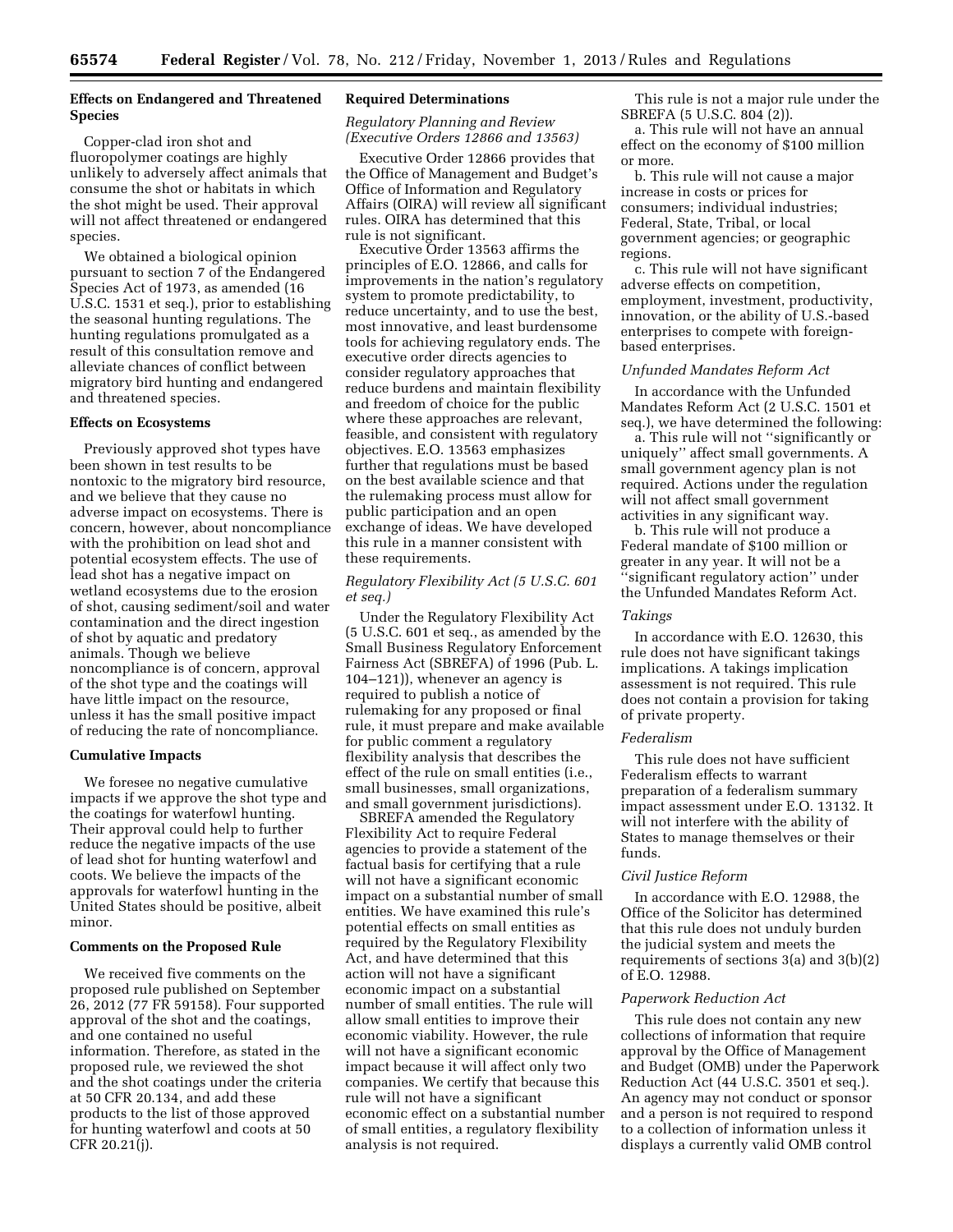number. OMB has approved our collection of information associated with applications for approval of nontoxic shot (50 CFR 20.134) and assigned OMB Control Number 1018– 0067, which expires May 31, 2015.

#### *National Environmental Policy Act*

Our environmental assessment is part of the administrative record for this regulations change. It is posted at *[http://](http://www.regulations.gov)  [www.regulations.gov](http://www.regulations.gov)* in Docket Nos. FWS–R9–MB–2012–0028 and FWS–R9– MB–2012–0038. In accordance with the National Environmental Policy Act (NEPA, 42 U.S.C. 4321 et seq. and Part 516 of the U.S. Department of the Interior Manual (516 DM), approval of copper-clad iron shot and fluoropolymer coatings will not have a significant effect on the quality of the human environment, nor will it involve unresolved conflicts concerning alternative uses of available resources. Therefore, preparation of an EIS is not required.

# *Government-to-Government Relationship With Tribes*

In accordance with the President's memorandum of April 29, 1994, ''Government-to-Government Relations with Native American Tribal Governments'' (59 FR 22951), E.O. 13175, and 512 DM 2, we have

determined that there are no potential effects on federally recognized Indian Tribes. This rule will not interfere with the ability of Tribes to manage themselves or their funds or to regulate migratory bird activities on Tribal lands.

## *Energy Supply, Distribution, or Use (E.O. 13211)*

On May 18, 2001, the President issued E.O. 13211 addressing regulations that significantly affect energy supply, distribution, and use. E.O. 13211 requires agencies to prepare Statements of Energy Effects when undertaking certain actions. This rule change will not be a significant regulatory action under E.O. 12866, nor will it significantly affect energy supplies, distribution, or use. This action will not be a significant energy action, and no Statement of Energy Effects is required.

## *Compliance With Endangered Species Act Requirements*

Section 7 of the Endangered Species Act (ESA) of 1973, as amended (16 U.S.C. 1531 et seq.), requires that ''The Secretary [of the Interior] shall review other programs administered by him and utilize such programs in furtherance of the purposes of this chapter'' (16 U.S.C. 1536(a)(1)). It further states that the Secretary must ''insure that any action authorized,

funded, or carried out . . . is not likely to jeopardize the continued existence of any endangered species or threatened species or result in the destruction or adverse modification of [critical] habitat'' (16 U.S.C. 1536(a)(2)). We have concluded that the regulation change will not affect listed species.

#### **List of Subjects in 50 CFR Part 20**

Exports, Hunting, Imports, Reporting and recordkeeping requirements, Transportation, Wildlife.

For the reasons discussed in the preamble, we amend part 20, subchapter B, chapter I of title 50 of the Code of Federal Regulations as follows:

## **PART 20—[AMENDED]**

■ 1. The authority citation for part 20 continues to read as follows:

**Authority:** Migratory Bird Treaty Act, 40 Stat. 755, 16 U.S.C. 703–712; Fish and Wildlife Act of 1956, 16 U.S.C. 742a–j; Public Law 106–108, 113 Stat. 1491, Note Following 16 U.S.C. 703.

■ 2. Amend § 20.21(j)(1) by revising the table and footnotes to read as follows:

# **§ 20.21 What hunting methods are illegal?**

\* \* \* \* \*  $(i)(1) * * * *$ 

| Approved shot type*                                                                                                                                                  | Percent composition by weight                                                                                                        | Field testing device**                                                                                                                                                                                                  |
|----------------------------------------------------------------------------------------------------------------------------------------------------------------------|--------------------------------------------------------------------------------------------------------------------------------------|-------------------------------------------------------------------------------------------------------------------------------------------------------------------------------------------------------------------------|
| Iron-tungsten-nickel                                                                                                                                                 | $\geq$ 1 iron, any proportion of tungsten, and up to 40 nickel<br>84 to 56.59 iron core, with copper cladding up to 44.1 of the shot | Hot Shot <sup>®***</sup><br>Magnet or Hot Shot <sup>®</sup> .<br>Magnet or Hot Shot <sup>®</sup> .<br>Magnet or Hot Shot <sup>®</sup> .<br>Magnet or Hot Shot <sup>®</sup>                                              |
| Tungsten-bronze                                                                                                                                                      | mass.<br>51.1 tungsten, 44.4 copper, 3.9 tin, and 0.6 iron, or 60 tungsten, 35.1<br>copper, 3.9 tin, and 1 iron.                     | Rare Earth Magnet.                                                                                                                                                                                                      |
| Tungsten-iron-copper-nickel<br>Tungsten-matrix<br>Tungsten-polymer<br>Tungsten-tin-iron<br>Tungsten-tin-bismuth<br>Tungsten-tin-iron-nickel<br>Tungsten-iron-polymer | 40–76 tungsten, 10–37 iron, 9–16 copper, and 5–7 nickel<br>41.5–95.2 tungsten, 1.5–52.0 iron, and 3.5–8.0 fluoropolymer              | Hot Shot <sup>®</sup> or Rare Earth Magnet.<br>Hot Shot <sup>®</sup> .<br>Hot Shot <sup>®</sup> .<br>Magnet or Hot Shot <sup>®</sup> .<br>Rare Earth Magnet.<br>Magnet.<br>Rare Earth Magnet or Hot Shot <sup>®</sup> . |

\* Coatings of copper, nickel, tin, zinc, zinc chloride, zinc chrome, and fluoropolymers on approved nontoxic shot types also are approved.

\*\* The information in the "Field Testing Device" column is strictly informational, not regulatory.

\*\*\* The "HOT\*SHOT" field testing device is from Stream Systems of Concord, CA.